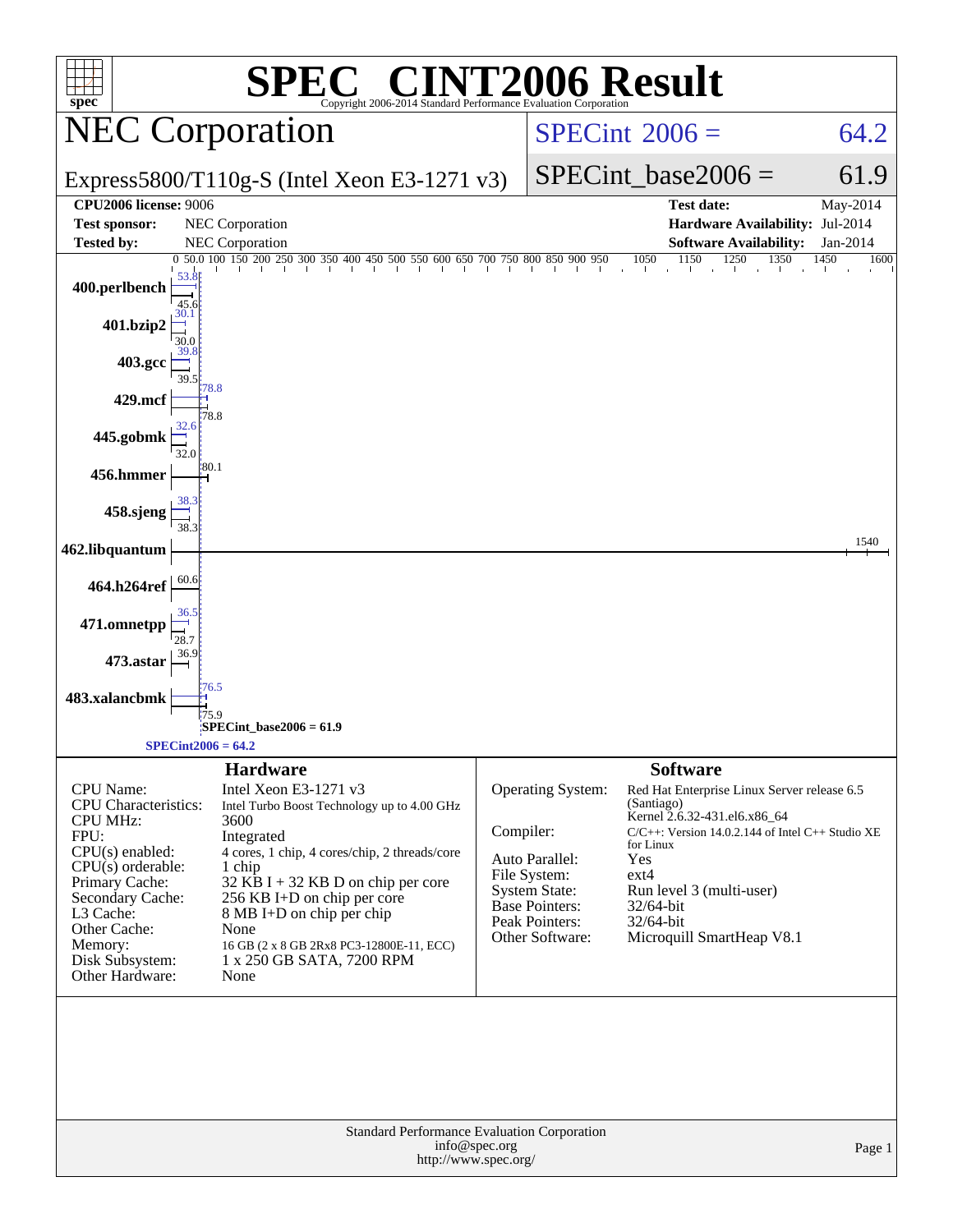

## NEC Corporation

#### $SPECint2006 = 64.2$  $SPECint2006 = 64.2$

Express5800/T110g-S (Intel Xeon E3-1271 v3)

 $SPECTnt\_base2006 = 61.9$ 

#### **[CPU2006 license:](http://www.spec.org/auto/cpu2006/Docs/result-fields.html#CPU2006license)** 9006 **[Test date:](http://www.spec.org/auto/cpu2006/Docs/result-fields.html#Testdate)** May-2014

**[Test sponsor:](http://www.spec.org/auto/cpu2006/Docs/result-fields.html#Testsponsor)** NEC Corporation **[Hardware Availability:](http://www.spec.org/auto/cpu2006/Docs/result-fields.html#HardwareAvailability)** Jul-2014 **[Tested by:](http://www.spec.org/auto/cpu2006/Docs/result-fields.html#Testedby)** NEC Corporation **[Software Availability:](http://www.spec.org/auto/cpu2006/Docs/result-fields.html#SoftwareAvailability)** Jan-2014

#### **[Results Table](http://www.spec.org/auto/cpu2006/Docs/result-fields.html#ResultsTable)**

|                    | <b>Base</b>                        |              |                |                           |                |       | <b>Peak</b>    |              |                |              |                |              |
|--------------------|------------------------------------|--------------|----------------|---------------------------|----------------|-------|----------------|--------------|----------------|--------------|----------------|--------------|
| <b>Benchmark</b>   | <b>Seconds</b>                     | <b>Ratio</b> | <b>Seconds</b> | <b>Ratio</b>              | <b>Seconds</b> | Ratio | <b>Seconds</b> | <b>Ratio</b> | <b>Seconds</b> | <b>Ratio</b> | <b>Seconds</b> | <b>Ratio</b> |
| $ 400$ .perlbench  | 214                                | 45.6         | 214            | 45.6                      | 215            | 45.4  | <u>182</u>     | 53.8         | 181            | 53.9         | 182            | 53.7         |
| 401.bzip2          | 321                                | 30.0         | 322            | 30.0                      | 322            | 30.0  | 320            | 30.1         | <b>320</b>     | 30.1         | 320            | 30.2         |
| $403.\mathrm{gcc}$ | 204                                | 39.5         | 204            | 39.5                      | 204            | 39.4  | 202            | <u>39.8</u>  | 202            | 39.8         | 202            | 39.8         |
| $429$ .mcf         | 116                                | 78.7         | 115            | 79.4                      | 116            | 78.8  | <b>116</b>     | 78.8         | 115            | 79.3         | 117            | 78.0         |
| $445$ .gobmk       | 327                                | 32.0         | 328            | 32.0                      | 327            | 32.1  | 322            | 32.5         | 322            | 32.6         | 322            | <u>32.6</u>  |
| $456.$ hmmer       | 116                                | 80.1         | 116            | 80.1                      | 117            | 79.9  | 116            | 80.1         | <b>116</b>     | 80.1         | 117            | 79.9         |
| $458$ .sjeng       | 316                                | 38.3         | 317            | 38.2                      | <u>316</u>     | 38.3  | 316            | 38.3         | 315            | 38.4         | 316            | 38.3         |
| 462.libquantum     | 13.0                               | 1590         | 13.4           | 1540                      | 13.8           | 1500  | 13.0           | 1590         | 13.4           | 1540         | 13.8           | 1500         |
| 464.h264ref        | 368                                | 60.2         | 365            | 60.6                      | 364            | 60.8  | 368            | 60.2         | 365            | 60.6         | 364            | 60.8         |
| 471.omnetpp        | 217                                | 28.8         | 218            | 28.7                      | 218            | 28.7  | <b>171</b>     | 36.5         | 172            | 36.4         | 171            | 36.6         |
| $473$ . astar      | 189                                | 37.1         | 190            | 36.9                      | 191            | 36.8  | 189            | 37.1         | <u>190</u>     | <u>36.9</u>  | 191            | 36.8         |
| 483.xalancbmk      | 91.6                               | 75.4         | 90.9           | 75.9                      | 90.3           | 76.4  | 90.2           | 76.5         | 89.7           | 76.9         | 90.3           | 76.4         |
|                    | $D$ <b>1</b> <i>i</i> <sub>2</sub> | tur 11.      |                | 1.1.1.1<br>$\overline{1}$ |                |       |                |              |                |              |                |              |

Results appear in the [order in which they were run.](http://www.spec.org/auto/cpu2006/Docs/result-fields.html#RunOrder) Bold underlined text [indicates a median measurement.](http://www.spec.org/auto/cpu2006/Docs/result-fields.html#Median)

#### **[Operating System Notes](http://www.spec.org/auto/cpu2006/Docs/result-fields.html#OperatingSystemNotes)**

Stack size set to unlimited using "ulimit -s unlimited"

#### **[Platform Notes](http://www.spec.org/auto/cpu2006/Docs/result-fields.html#PlatformNotes)**

 BIOS Settings: Energy Performance: Performance

#### **[General Notes](http://www.spec.org/auto/cpu2006/Docs/result-fields.html#GeneralNotes)**

Environment variables set by runspec before the start of the run:  $KMP_A$ FFINITY = "granularity=fine, compact, 1, 0" LD\_LIBRARY\_PATH = "/home/cpu2006/libs/32:/home/cpu2006/libs/64:/home/cpu2006/sh"  $OMP_NUM_THREADS = "4"$ 

 Transparent Huge Pages enabled with: echo always > /sys/kernel/mm/redhat\_transparent\_hugepage/enabled

### **[Base Compiler Invocation](http://www.spec.org/auto/cpu2006/Docs/result-fields.html#BaseCompilerInvocation)**

[C benchmarks](http://www.spec.org/auto/cpu2006/Docs/result-fields.html#Cbenchmarks): [icc -m64](http://www.spec.org/cpu2006/results/res2014q3/cpu2006-20140806-30798.flags.html#user_CCbase_intel_icc_64bit_f346026e86af2a669e726fe758c88044)

[C++ benchmarks:](http://www.spec.org/auto/cpu2006/Docs/result-fields.html#CXXbenchmarks) [icpc -m64](http://www.spec.org/cpu2006/results/res2014q3/cpu2006-20140806-30798.flags.html#user_CXXbase_intel_icpc_64bit_fc66a5337ce925472a5c54ad6a0de310)

> Standard Performance Evaluation Corporation [info@spec.org](mailto:info@spec.org) <http://www.spec.org/>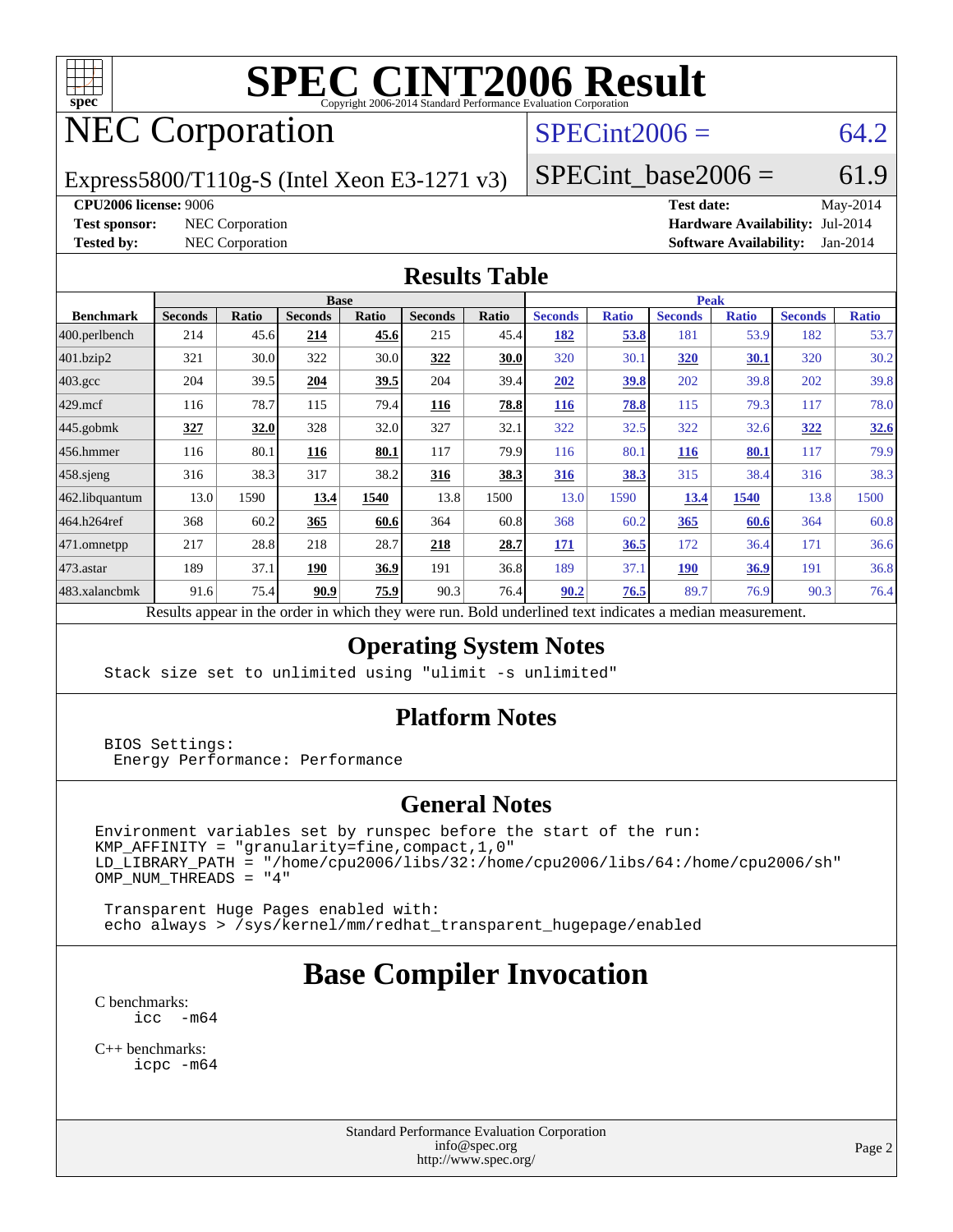

NEC Corporation

 $SPECint2006 = 64.2$  $SPECint2006 = 64.2$ 

Express5800/T110g-S (Intel Xeon E3-1271 v3)

SPECint base2006 =  $61.9$ **[CPU2006 license:](http://www.spec.org/auto/cpu2006/Docs/result-fields.html#CPU2006license)** 9006 **[Test date:](http://www.spec.org/auto/cpu2006/Docs/result-fields.html#Testdate)** May-2014

**[Test sponsor:](http://www.spec.org/auto/cpu2006/Docs/result-fields.html#Testsponsor)** NEC Corporation **[Hardware Availability:](http://www.spec.org/auto/cpu2006/Docs/result-fields.html#HardwareAvailability)** Jul-2014 **[Tested by:](http://www.spec.org/auto/cpu2006/Docs/result-fields.html#Testedby)** NEC Corporation **[Software Availability:](http://www.spec.org/auto/cpu2006/Docs/result-fields.html#SoftwareAvailability)** Jan-2014

#### **[Base Portability Flags](http://www.spec.org/auto/cpu2006/Docs/result-fields.html#BasePortabilityFlags)**

 400.perlbench: [-DSPEC\\_CPU\\_LP64](http://www.spec.org/cpu2006/results/res2014q3/cpu2006-20140806-30798.flags.html#b400.perlbench_basePORTABILITY_DSPEC_CPU_LP64) [-DSPEC\\_CPU\\_LINUX\\_X64](http://www.spec.org/cpu2006/results/res2014q3/cpu2006-20140806-30798.flags.html#b400.perlbench_baseCPORTABILITY_DSPEC_CPU_LINUX_X64) 401.bzip2: [-DSPEC\\_CPU\\_LP64](http://www.spec.org/cpu2006/results/res2014q3/cpu2006-20140806-30798.flags.html#suite_basePORTABILITY401_bzip2_DSPEC_CPU_LP64) 403.gcc: [-DSPEC\\_CPU\\_LP64](http://www.spec.org/cpu2006/results/res2014q3/cpu2006-20140806-30798.flags.html#suite_basePORTABILITY403_gcc_DSPEC_CPU_LP64) 429.mcf: [-DSPEC\\_CPU\\_LP64](http://www.spec.org/cpu2006/results/res2014q3/cpu2006-20140806-30798.flags.html#suite_basePORTABILITY429_mcf_DSPEC_CPU_LP64) 445.gobmk: [-DSPEC\\_CPU\\_LP64](http://www.spec.org/cpu2006/results/res2014q3/cpu2006-20140806-30798.flags.html#suite_basePORTABILITY445_gobmk_DSPEC_CPU_LP64) 456.hmmer: [-DSPEC\\_CPU\\_LP64](http://www.spec.org/cpu2006/results/res2014q3/cpu2006-20140806-30798.flags.html#suite_basePORTABILITY456_hmmer_DSPEC_CPU_LP64) 458.sjeng: [-DSPEC\\_CPU\\_LP64](http://www.spec.org/cpu2006/results/res2014q3/cpu2006-20140806-30798.flags.html#suite_basePORTABILITY458_sjeng_DSPEC_CPU_LP64) 462.libquantum: [-DSPEC\\_CPU\\_LP64](http://www.spec.org/cpu2006/results/res2014q3/cpu2006-20140806-30798.flags.html#suite_basePORTABILITY462_libquantum_DSPEC_CPU_LP64) [-DSPEC\\_CPU\\_LINUX](http://www.spec.org/cpu2006/results/res2014q3/cpu2006-20140806-30798.flags.html#b462.libquantum_baseCPORTABILITY_DSPEC_CPU_LINUX) 464.h264ref: [-DSPEC\\_CPU\\_LP64](http://www.spec.org/cpu2006/results/res2014q3/cpu2006-20140806-30798.flags.html#suite_basePORTABILITY464_h264ref_DSPEC_CPU_LP64) 471.omnetpp: [-DSPEC\\_CPU\\_LP64](http://www.spec.org/cpu2006/results/res2014q3/cpu2006-20140806-30798.flags.html#suite_basePORTABILITY471_omnetpp_DSPEC_CPU_LP64) 473.astar: [-DSPEC\\_CPU\\_LP64](http://www.spec.org/cpu2006/results/res2014q3/cpu2006-20140806-30798.flags.html#suite_basePORTABILITY473_astar_DSPEC_CPU_LP64) 483.xalancbmk: [-DSPEC\\_CPU\\_LP64](http://www.spec.org/cpu2006/results/res2014q3/cpu2006-20140806-30798.flags.html#suite_basePORTABILITY483_xalancbmk_DSPEC_CPU_LP64) [-DSPEC\\_CPU\\_LINUX](http://www.spec.org/cpu2006/results/res2014q3/cpu2006-20140806-30798.flags.html#b483.xalancbmk_baseCXXPORTABILITY_DSPEC_CPU_LINUX)

#### **[Base Optimization Flags](http://www.spec.org/auto/cpu2006/Docs/result-fields.html#BaseOptimizationFlags)**

[C benchmarks](http://www.spec.org/auto/cpu2006/Docs/result-fields.html#Cbenchmarks):

[-xCORE-AVX2](http://www.spec.org/cpu2006/results/res2014q3/cpu2006-20140806-30798.flags.html#user_CCbase_f-xAVX2_5f5fc0cbe2c9f62c816d3e45806c70d7) [-ipo](http://www.spec.org/cpu2006/results/res2014q3/cpu2006-20140806-30798.flags.html#user_CCbase_f-ipo) [-O3](http://www.spec.org/cpu2006/results/res2014q3/cpu2006-20140806-30798.flags.html#user_CCbase_f-O3) [-no-prec-div](http://www.spec.org/cpu2006/results/res2014q3/cpu2006-20140806-30798.flags.html#user_CCbase_f-no-prec-div) [-parallel](http://www.spec.org/cpu2006/results/res2014q3/cpu2006-20140806-30798.flags.html#user_CCbase_f-parallel) [-opt-prefetch](http://www.spec.org/cpu2006/results/res2014q3/cpu2006-20140806-30798.flags.html#user_CCbase_f-opt-prefetch) [-auto-p32](http://www.spec.org/cpu2006/results/res2014q3/cpu2006-20140806-30798.flags.html#user_CCbase_f-auto-p32)

[C++ benchmarks:](http://www.spec.org/auto/cpu2006/Docs/result-fields.html#CXXbenchmarks)

[-xCORE-AVX2](http://www.spec.org/cpu2006/results/res2014q3/cpu2006-20140806-30798.flags.html#user_CXXbase_f-xAVX2_5f5fc0cbe2c9f62c816d3e45806c70d7) [-ipo](http://www.spec.org/cpu2006/results/res2014q3/cpu2006-20140806-30798.flags.html#user_CXXbase_f-ipo) [-O3](http://www.spec.org/cpu2006/results/res2014q3/cpu2006-20140806-30798.flags.html#user_CXXbase_f-O3) [-no-prec-div](http://www.spec.org/cpu2006/results/res2014q3/cpu2006-20140806-30798.flags.html#user_CXXbase_f-no-prec-div) [-opt-prefetch](http://www.spec.org/cpu2006/results/res2014q3/cpu2006-20140806-30798.flags.html#user_CXXbase_f-opt-prefetch) [-auto-p32](http://www.spec.org/cpu2006/results/res2014q3/cpu2006-20140806-30798.flags.html#user_CXXbase_f-auto-p32) [-Wl,-z,muldefs](http://www.spec.org/cpu2006/results/res2014q3/cpu2006-20140806-30798.flags.html#user_CXXbase_link_force_multiple1_74079c344b956b9658436fd1b6dd3a8a) [-L/sh -lsmartheap64](http://www.spec.org/cpu2006/results/res2014q3/cpu2006-20140806-30798.flags.html#user_CXXbase_SmartHeap64_ed4ef857ce90951921efb0d91eb88472)

#### **[Base Other Flags](http://www.spec.org/auto/cpu2006/Docs/result-fields.html#BaseOtherFlags)**

[C benchmarks](http://www.spec.org/auto/cpu2006/Docs/result-fields.html#Cbenchmarks):

403.gcc: [-Dalloca=\\_alloca](http://www.spec.org/cpu2006/results/res2014q3/cpu2006-20140806-30798.flags.html#b403.gcc_baseEXTRA_CFLAGS_Dalloca_be3056838c12de2578596ca5467af7f3)

#### **[Peak Compiler Invocation](http://www.spec.org/auto/cpu2006/Docs/result-fields.html#PeakCompilerInvocation)**

[C benchmarks \(except as noted below\)](http://www.spec.org/auto/cpu2006/Docs/result-fields.html#Cbenchmarksexceptasnotedbelow):

icc  $-m64$ 

400.perlbench: [icc -m32](http://www.spec.org/cpu2006/results/res2014q3/cpu2006-20140806-30798.flags.html#user_peakCCLD400_perlbench_intel_icc_a6a621f8d50482236b970c6ac5f55f93)

445.gobmk: [icc -m32](http://www.spec.org/cpu2006/results/res2014q3/cpu2006-20140806-30798.flags.html#user_peakCCLD445_gobmk_intel_icc_a6a621f8d50482236b970c6ac5f55f93)

[C++ benchmarks \(except as noted below\):](http://www.spec.org/auto/cpu2006/Docs/result-fields.html#CXXbenchmarksexceptasnotedbelow) [icpc -m32](http://www.spec.org/cpu2006/results/res2014q3/cpu2006-20140806-30798.flags.html#user_CXXpeak_intel_icpc_4e5a5ef1a53fd332b3c49e69c3330699)

473.astar: [icpc -m64](http://www.spec.org/cpu2006/results/res2014q3/cpu2006-20140806-30798.flags.html#user_peakCXXLD473_astar_intel_icpc_64bit_fc66a5337ce925472a5c54ad6a0de310)

Standard Performance Evaluation Corporation [info@spec.org](mailto:info@spec.org) <http://www.spec.org/>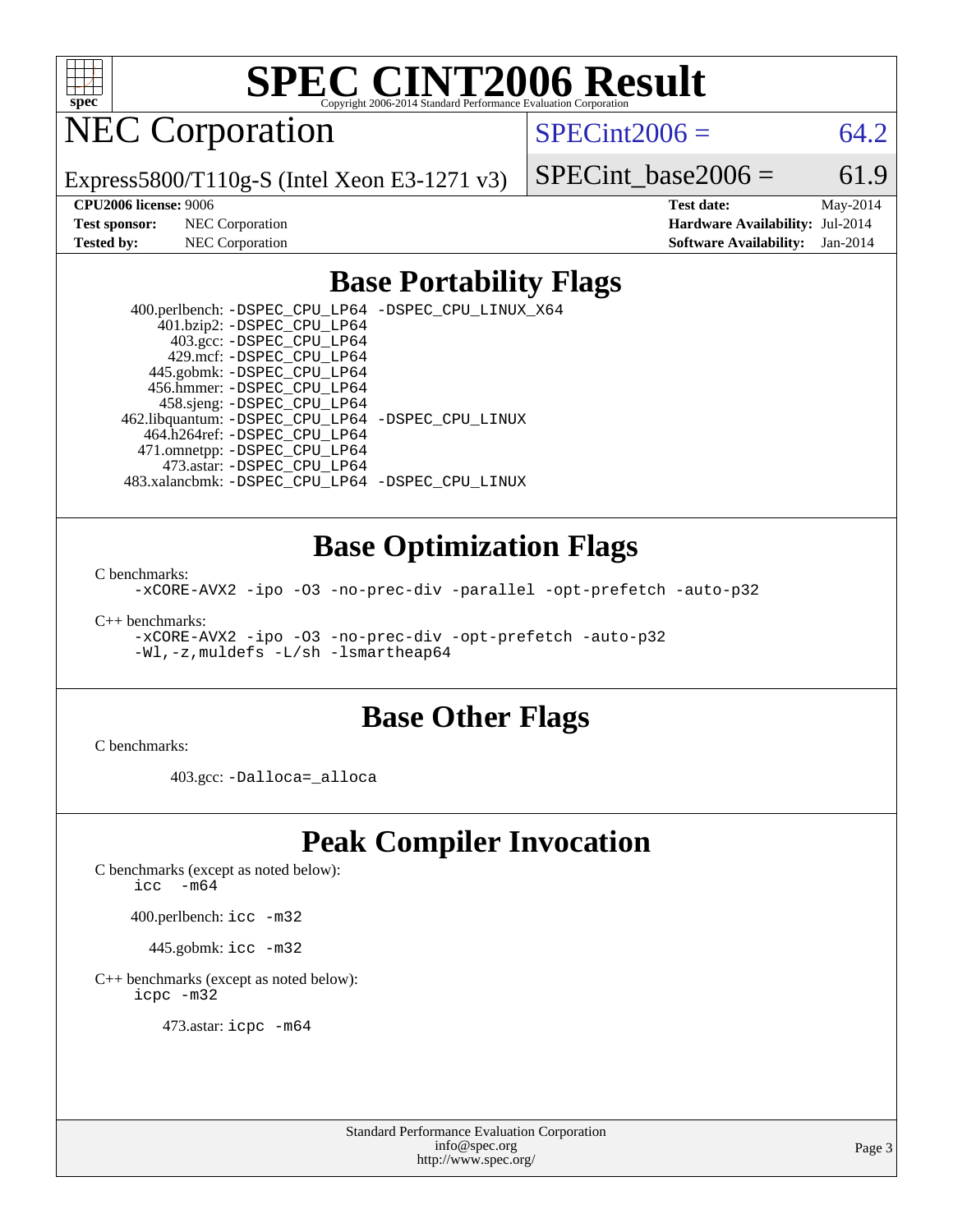

NEC Corporation

 $SPECint2006 = 64.2$  $SPECint2006 = 64.2$ 

Express5800/T110g-S (Intel Xeon E3-1271 v3)

SPECint base2006 =  $61.9$ 

**[CPU2006 license:](http://www.spec.org/auto/cpu2006/Docs/result-fields.html#CPU2006license)** 9006 **[Test date:](http://www.spec.org/auto/cpu2006/Docs/result-fields.html#Testdate)** May-2014 **[Test sponsor:](http://www.spec.org/auto/cpu2006/Docs/result-fields.html#Testsponsor)** NEC Corporation **[Hardware Availability:](http://www.spec.org/auto/cpu2006/Docs/result-fields.html#HardwareAvailability)** Jul-2014 **[Tested by:](http://www.spec.org/auto/cpu2006/Docs/result-fields.html#Testedby)** NEC Corporation **[Software Availability:](http://www.spec.org/auto/cpu2006/Docs/result-fields.html#SoftwareAvailability)** Jan-2014

#### **[Peak Portability Flags](http://www.spec.org/auto/cpu2006/Docs/result-fields.html#PeakPortabilityFlags)**

 400.perlbench: [-DSPEC\\_CPU\\_LINUX\\_IA32](http://www.spec.org/cpu2006/results/res2014q3/cpu2006-20140806-30798.flags.html#b400.perlbench_peakCPORTABILITY_DSPEC_CPU_LINUX_IA32) 401.bzip2: [-DSPEC\\_CPU\\_LP64](http://www.spec.org/cpu2006/results/res2014q3/cpu2006-20140806-30798.flags.html#suite_peakPORTABILITY401_bzip2_DSPEC_CPU_LP64) 403.gcc: [-DSPEC\\_CPU\\_LP64](http://www.spec.org/cpu2006/results/res2014q3/cpu2006-20140806-30798.flags.html#suite_peakPORTABILITY403_gcc_DSPEC_CPU_LP64) 429.mcf: [-DSPEC\\_CPU\\_LP64](http://www.spec.org/cpu2006/results/res2014q3/cpu2006-20140806-30798.flags.html#suite_peakPORTABILITY429_mcf_DSPEC_CPU_LP64) 456.hmmer: [-DSPEC\\_CPU\\_LP64](http://www.spec.org/cpu2006/results/res2014q3/cpu2006-20140806-30798.flags.html#suite_peakPORTABILITY456_hmmer_DSPEC_CPU_LP64) 458.sjeng: [-DSPEC\\_CPU\\_LP64](http://www.spec.org/cpu2006/results/res2014q3/cpu2006-20140806-30798.flags.html#suite_peakPORTABILITY458_sjeng_DSPEC_CPU_LP64) 462.libquantum: [-DSPEC\\_CPU\\_LP64](http://www.spec.org/cpu2006/results/res2014q3/cpu2006-20140806-30798.flags.html#suite_peakPORTABILITY462_libquantum_DSPEC_CPU_LP64) [-DSPEC\\_CPU\\_LINUX](http://www.spec.org/cpu2006/results/res2014q3/cpu2006-20140806-30798.flags.html#b462.libquantum_peakCPORTABILITY_DSPEC_CPU_LINUX) 464.h264ref: [-DSPEC\\_CPU\\_LP64](http://www.spec.org/cpu2006/results/res2014q3/cpu2006-20140806-30798.flags.html#suite_peakPORTABILITY464_h264ref_DSPEC_CPU_LP64) 473.astar: [-DSPEC\\_CPU\\_LP64](http://www.spec.org/cpu2006/results/res2014q3/cpu2006-20140806-30798.flags.html#suite_peakPORTABILITY473_astar_DSPEC_CPU_LP64) 483.xalancbmk: [-DSPEC\\_CPU\\_LINUX](http://www.spec.org/cpu2006/results/res2014q3/cpu2006-20140806-30798.flags.html#b483.xalancbmk_peakCXXPORTABILITY_DSPEC_CPU_LINUX)

#### **[Peak Optimization Flags](http://www.spec.org/auto/cpu2006/Docs/result-fields.html#PeakOptimizationFlags)**

#### [C benchmarks](http://www.spec.org/auto/cpu2006/Docs/result-fields.html#Cbenchmarks):

Standard Performance Evaluation Corporation [info@spec.org](mailto:info@spec.org) 400.perlbench: [-xCORE-AVX2](http://www.spec.org/cpu2006/results/res2014q3/cpu2006-20140806-30798.flags.html#user_peakPASS2_CFLAGSPASS2_LDCFLAGS400_perlbench_f-xAVX2_5f5fc0cbe2c9f62c816d3e45806c70d7)(pass 2) [-prof-gen](http://www.spec.org/cpu2006/results/res2014q3/cpu2006-20140806-30798.flags.html#user_peakPASS1_CFLAGSPASS1_LDCFLAGS400_perlbench_prof_gen_e43856698f6ca7b7e442dfd80e94a8fc)(pass 1) [-ipo](http://www.spec.org/cpu2006/results/res2014q3/cpu2006-20140806-30798.flags.html#user_peakPASS2_CFLAGSPASS2_LDCFLAGS400_perlbench_f-ipo)(pass 2) [-O3](http://www.spec.org/cpu2006/results/res2014q3/cpu2006-20140806-30798.flags.html#user_peakPASS2_CFLAGSPASS2_LDCFLAGS400_perlbench_f-O3)(pass 2) [-no-prec-div](http://www.spec.org/cpu2006/results/res2014q3/cpu2006-20140806-30798.flags.html#user_peakPASS2_CFLAGSPASS2_LDCFLAGS400_perlbench_f-no-prec-div)(pass 2) [-prof-use](http://www.spec.org/cpu2006/results/res2014q3/cpu2006-20140806-30798.flags.html#user_peakPASS2_CFLAGSPASS2_LDCFLAGS400_perlbench_prof_use_bccf7792157ff70d64e32fe3e1250b55)(pass 2) [-opt-prefetch](http://www.spec.org/cpu2006/results/res2014q3/cpu2006-20140806-30798.flags.html#user_peakCOPTIMIZE400_perlbench_f-opt-prefetch) [-ansi-alias](http://www.spec.org/cpu2006/results/res2014q3/cpu2006-20140806-30798.flags.html#user_peakCOPTIMIZE400_perlbench_f-ansi-alias) 401.bzip2: [-xCORE-AVX2](http://www.spec.org/cpu2006/results/res2014q3/cpu2006-20140806-30798.flags.html#user_peakPASS2_CFLAGSPASS2_LDCFLAGS401_bzip2_f-xAVX2_5f5fc0cbe2c9f62c816d3e45806c70d7)(pass 2) [-prof-gen](http://www.spec.org/cpu2006/results/res2014q3/cpu2006-20140806-30798.flags.html#user_peakPASS1_CFLAGSPASS1_LDCFLAGS401_bzip2_prof_gen_e43856698f6ca7b7e442dfd80e94a8fc)(pass 1) [-ipo](http://www.spec.org/cpu2006/results/res2014q3/cpu2006-20140806-30798.flags.html#user_peakPASS2_CFLAGSPASS2_LDCFLAGS401_bzip2_f-ipo)(pass 2) [-O3](http://www.spec.org/cpu2006/results/res2014q3/cpu2006-20140806-30798.flags.html#user_peakPASS2_CFLAGSPASS2_LDCFLAGS401_bzip2_f-O3)(pass 2) [-no-prec-div](http://www.spec.org/cpu2006/results/res2014q3/cpu2006-20140806-30798.flags.html#user_peakCOPTIMIZEPASS2_CFLAGSPASS2_LDCFLAGS401_bzip2_f-no-prec-div) [-prof-use](http://www.spec.org/cpu2006/results/res2014q3/cpu2006-20140806-30798.flags.html#user_peakPASS2_CFLAGSPASS2_LDCFLAGS401_bzip2_prof_use_bccf7792157ff70d64e32fe3e1250b55)(pass 2) [-auto-ilp32](http://www.spec.org/cpu2006/results/res2014q3/cpu2006-20140806-30798.flags.html#user_peakCOPTIMIZE401_bzip2_f-auto-ilp32) [-opt-prefetch](http://www.spec.org/cpu2006/results/res2014q3/cpu2006-20140806-30798.flags.html#user_peakCOPTIMIZE401_bzip2_f-opt-prefetch) [-ansi-alias](http://www.spec.org/cpu2006/results/res2014q3/cpu2006-20140806-30798.flags.html#user_peakCOPTIMIZE401_bzip2_f-ansi-alias) 403.gcc: [-xCORE-AVX2](http://www.spec.org/cpu2006/results/res2014q3/cpu2006-20140806-30798.flags.html#user_peakCOPTIMIZE403_gcc_f-xAVX2_5f5fc0cbe2c9f62c816d3e45806c70d7) [-ipo](http://www.spec.org/cpu2006/results/res2014q3/cpu2006-20140806-30798.flags.html#user_peakCOPTIMIZE403_gcc_f-ipo) [-O3](http://www.spec.org/cpu2006/results/res2014q3/cpu2006-20140806-30798.flags.html#user_peakCOPTIMIZE403_gcc_f-O3) [-no-prec-div](http://www.spec.org/cpu2006/results/res2014q3/cpu2006-20140806-30798.flags.html#user_peakCOPTIMIZE403_gcc_f-no-prec-div) [-inline-calloc](http://www.spec.org/cpu2006/results/res2014q3/cpu2006-20140806-30798.flags.html#user_peakCOPTIMIZE403_gcc_f-inline-calloc) [-opt-malloc-options=3](http://www.spec.org/cpu2006/results/res2014q3/cpu2006-20140806-30798.flags.html#user_peakCOPTIMIZE403_gcc_f-opt-malloc-options_13ab9b803cf986b4ee62f0a5998c2238) [-auto-ilp32](http://www.spec.org/cpu2006/results/res2014q3/cpu2006-20140806-30798.flags.html#user_peakCOPTIMIZE403_gcc_f-auto-ilp32) 429.mcf: [-xCORE-AVX2](http://www.spec.org/cpu2006/results/res2014q3/cpu2006-20140806-30798.flags.html#user_peakCOPTIMIZE429_mcf_f-xAVX2_5f5fc0cbe2c9f62c816d3e45806c70d7) [-ipo](http://www.spec.org/cpu2006/results/res2014q3/cpu2006-20140806-30798.flags.html#user_peakCOPTIMIZE429_mcf_f-ipo) [-O3](http://www.spec.org/cpu2006/results/res2014q3/cpu2006-20140806-30798.flags.html#user_peakCOPTIMIZE429_mcf_f-O3) [-no-prec-div](http://www.spec.org/cpu2006/results/res2014q3/cpu2006-20140806-30798.flags.html#user_peakCOPTIMIZE429_mcf_f-no-prec-div) [-parallel](http://www.spec.org/cpu2006/results/res2014q3/cpu2006-20140806-30798.flags.html#user_peakCOPTIMIZE429_mcf_f-parallel) [-opt-prefetch](http://www.spec.org/cpu2006/results/res2014q3/cpu2006-20140806-30798.flags.html#user_peakCOPTIMIZE429_mcf_f-opt-prefetch) [-auto-p32](http://www.spec.org/cpu2006/results/res2014q3/cpu2006-20140806-30798.flags.html#user_peakCOPTIMIZE429_mcf_f-auto-p32) 445.gobmk: [-xCORE-AVX2](http://www.spec.org/cpu2006/results/res2014q3/cpu2006-20140806-30798.flags.html#user_peakPASS2_CFLAGSPASS2_LDCFLAGS445_gobmk_f-xAVX2_5f5fc0cbe2c9f62c816d3e45806c70d7)(pass 2) [-prof-gen](http://www.spec.org/cpu2006/results/res2014q3/cpu2006-20140806-30798.flags.html#user_peakPASS1_CFLAGSPASS1_LDCFLAGS445_gobmk_prof_gen_e43856698f6ca7b7e442dfd80e94a8fc)(pass 1) [-prof-use](http://www.spec.org/cpu2006/results/res2014q3/cpu2006-20140806-30798.flags.html#user_peakPASS2_CFLAGSPASS2_LDCFLAGS445_gobmk_prof_use_bccf7792157ff70d64e32fe3e1250b55)(pass 2) [-ansi-alias](http://www.spec.org/cpu2006/results/res2014q3/cpu2006-20140806-30798.flags.html#user_peakCOPTIMIZE445_gobmk_f-ansi-alias) 456.hmmer: basepeak = yes 458.sjeng: [-xCORE-AVX2](http://www.spec.org/cpu2006/results/res2014q3/cpu2006-20140806-30798.flags.html#user_peakPASS2_CFLAGSPASS2_LDCFLAGS458_sjeng_f-xAVX2_5f5fc0cbe2c9f62c816d3e45806c70d7)(pass 2) [-prof-gen](http://www.spec.org/cpu2006/results/res2014q3/cpu2006-20140806-30798.flags.html#user_peakPASS1_CFLAGSPASS1_LDCFLAGS458_sjeng_prof_gen_e43856698f6ca7b7e442dfd80e94a8fc)(pass 1) [-ipo](http://www.spec.org/cpu2006/results/res2014q3/cpu2006-20140806-30798.flags.html#user_peakPASS2_CFLAGSPASS2_LDCFLAGS458_sjeng_f-ipo)(pass 2) [-O3](http://www.spec.org/cpu2006/results/res2014q3/cpu2006-20140806-30798.flags.html#user_peakPASS2_CFLAGSPASS2_LDCFLAGS458_sjeng_f-O3)(pass 2) [-no-prec-div](http://www.spec.org/cpu2006/results/res2014q3/cpu2006-20140806-30798.flags.html#user_peakPASS2_CFLAGSPASS2_LDCFLAGS458_sjeng_f-no-prec-div)(pass 2) [-prof-use](http://www.spec.org/cpu2006/results/res2014q3/cpu2006-20140806-30798.flags.html#user_peakPASS2_CFLAGSPASS2_LDCFLAGS458_sjeng_prof_use_bccf7792157ff70d64e32fe3e1250b55)(pass 2) [-unroll4](http://www.spec.org/cpu2006/results/res2014q3/cpu2006-20140806-30798.flags.html#user_peakCOPTIMIZE458_sjeng_f-unroll_4e5e4ed65b7fd20bdcd365bec371b81f) 462.libquantum: basepeak = yes  $464.h264$ ref: basepeak = yes [C++ benchmarks:](http://www.spec.org/auto/cpu2006/Docs/result-fields.html#CXXbenchmarks) 471.omnetpp: [-xCORE-AVX2](http://www.spec.org/cpu2006/results/res2014q3/cpu2006-20140806-30798.flags.html#user_peakPASS2_CXXFLAGSPASS2_LDCXXFLAGS471_omnetpp_f-xAVX2_5f5fc0cbe2c9f62c816d3e45806c70d7)(pass 2) [-prof-gen](http://www.spec.org/cpu2006/results/res2014q3/cpu2006-20140806-30798.flags.html#user_peakPASS1_CXXFLAGSPASS1_LDCXXFLAGS471_omnetpp_prof_gen_e43856698f6ca7b7e442dfd80e94a8fc)(pass 1) [-ipo](http://www.spec.org/cpu2006/results/res2014q3/cpu2006-20140806-30798.flags.html#user_peakPASS2_CXXFLAGSPASS2_LDCXXFLAGS471_omnetpp_f-ipo)(pass 2) [-O3](http://www.spec.org/cpu2006/results/res2014q3/cpu2006-20140806-30798.flags.html#user_peakPASS2_CXXFLAGSPASS2_LDCXXFLAGS471_omnetpp_f-O3)(pass 2) [-no-prec-div](http://www.spec.org/cpu2006/results/res2014q3/cpu2006-20140806-30798.flags.html#user_peakPASS2_CXXFLAGSPASS2_LDCXXFLAGS471_omnetpp_f-no-prec-div)(pass 2) [-prof-use](http://www.spec.org/cpu2006/results/res2014q3/cpu2006-20140806-30798.flags.html#user_peakPASS2_CXXFLAGSPASS2_LDCXXFLAGS471_omnetpp_prof_use_bccf7792157ff70d64e32fe3e1250b55)(pass 2) [-opt-ra-region-strategy=block](http://www.spec.org/cpu2006/results/res2014q3/cpu2006-20140806-30798.flags.html#user_peakCXXOPTIMIZE471_omnetpp_f-opt-ra-region-strategy_5382940c29ea30302d682fc74bfe0147) [-ansi-alias](http://www.spec.org/cpu2006/results/res2014q3/cpu2006-20140806-30798.flags.html#user_peakCXXOPTIMIZE471_omnetpp_f-ansi-alias) [-Wl,-z,muldefs](http://www.spec.org/cpu2006/results/res2014q3/cpu2006-20140806-30798.flags.html#user_peakEXTRA_LDFLAGS471_omnetpp_link_force_multiple1_74079c344b956b9658436fd1b6dd3a8a) [-L/sh -lsmartheap](http://www.spec.org/cpu2006/results/res2014q3/cpu2006-20140806-30798.flags.html#user_peakEXTRA_LIBS471_omnetpp_SmartHeap_32f6c82aa1ed9c52345d30cf6e4a0499) Continued on next page

<http://www.spec.org/>